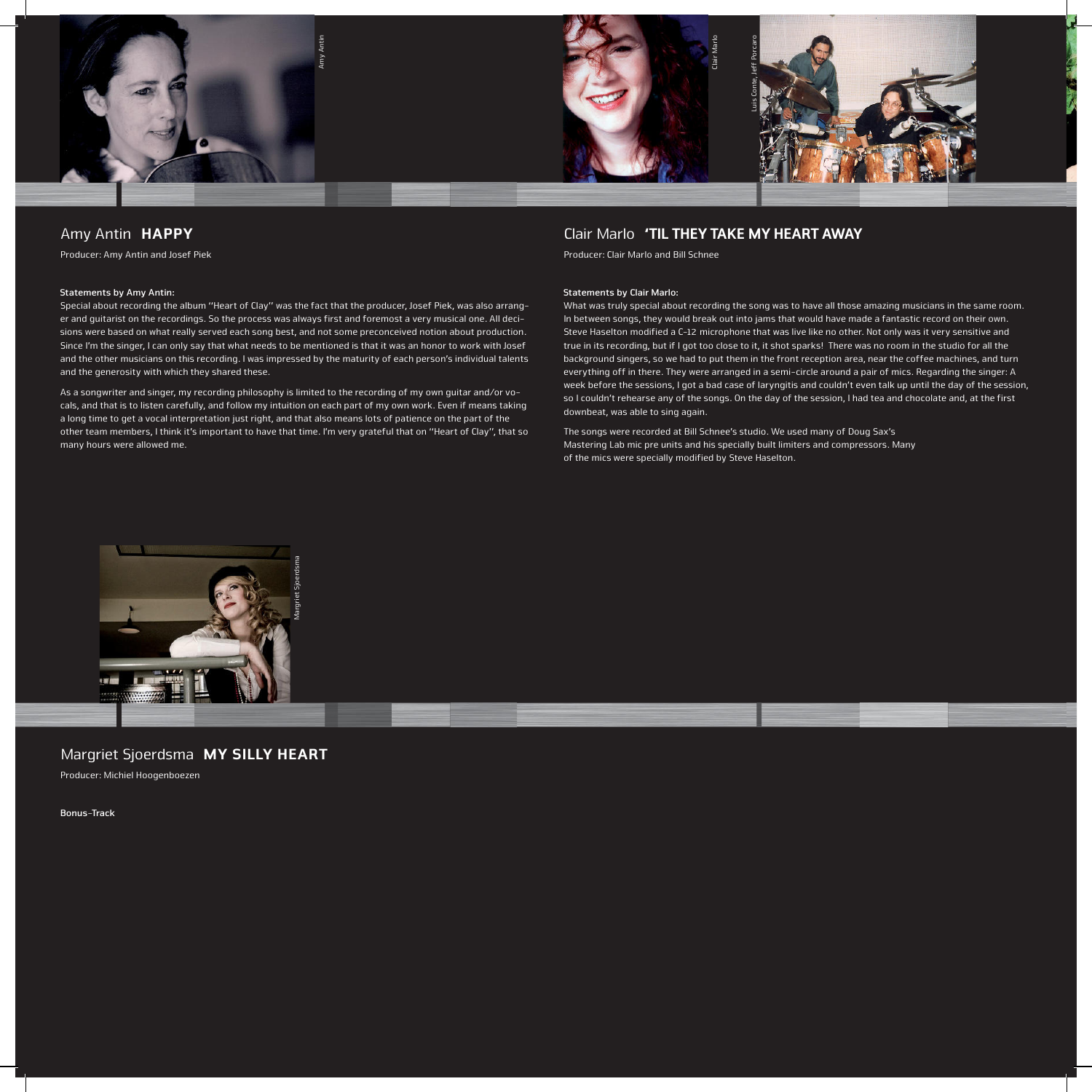

### Benedicte Torget SLEEP AWHILE

Producer: Benedicte Torget and Øystein Sevåg

#### **Statements by Benedicte Torget:**

The song is about receiving. And about letting go. The song is a lullaby for those who have spent a long time wandering. It's a song about the gift of being recognized. In the end the song is about trust. To nature, to your deep self and to the one who loves you.

The arrangement and the sound developed itself like a picture in a darkroom. The simplicity with voice and piano, the middlepart with percussion creating an open landscape and with the singing sound of Gjermunds doublebass in front, it all came out of asking what the song were asking for.

Singer and composer Benedicte Torget and musician Øystein Sevåg, who plays the piano and did the studio engineering, produced this CD together. The collaboration and meeting between their two musical worlds created a sense of a continous creative space. Singers and musicians always seeks the spontaneous take. To catch the authentic shining moment and to keep it shining during the mixwork. It takes time to just let things happen. It takes time to find the perfect mix. There must be time to deepen, work, talk and try.

Some technical insights in the production: Vocal: Røde NTV -> Digidesign Pre 8 -> Digidesign 192 Grand Piano (PETROF 227 cm): 2x Neumann U87 and 2x Schoeps CMC-5; SONY DMX-R-100 Acoustic Bass: AKG C 414 -> Digidesign PRE 8 -> Digidesign 192



## Jessica Gall **BEAUTIFUL GIRLS**

Producer: Robert Matt

#### **Statements by Robert Matt:**

The band was recorded in a separate room with visual contact in order to give the mix and production the best possible creative freedom. What is so special for me about Jessica Gall is the depth of her voice, which cannot be consciously arranged. The philosophy behind the music is to be ready when the musician is ready and to create an atmosphere which uses the technology as a means to an end and not just as content for the production. A great idea has to work with simple means. How's the bow, the arrangement, the message? That's when the real production starts.

#### Some technical insights in the production:

Brauner Valvet, Neumann TLM 171, Schoeps mk4, Shure SM 58, Rode, etc., Tubetech MEC, RME Fireface 800, SPL Gainstation 1AD, Purple Audio various preamps, UAD card with precision bus compressor / Neve channel

### Andrea Zonn BETTER BE HOME SOON

Producer: Andrea Zonn

#### **Statements by Andrea Zonn:**

I've always been fond of this song, but the most special thing, to me, about recording it were the players involved. Willie Weeks and John Jarvis are two of the most thoughtful musicians I know of, and I don't tend to do anything without Steven Sheehan. Add Jon Randall on vocals and how can you go wrong?

As a producer, I like to go into a session with a good plan. I'll have some broad guidelines mapped out, but I like to leave ample room for the musicians to find inspiration in the process. I also know the general feel I'm after, and call on those musicians I feel can capture that spirit. To me, it's important to allow space for the magic of the moment to occur.

#### Some technical insights in the production:

We recorded this track on ProTools, recording the rhythm section at The Sound Emporium, Studio B, and then overdubbing vocals and strings at Cliff's Walk-In Closet. There, we used a Lawson mic on the vocals and the



## Lydia Gray MAYBE I'M AMAZED

Producer: Lydia Gray, Elisabeth Gray and Damian Bermudez

#### **Statements by Lydia Gray:**

I loved the process of recording this song. "Maybe I'm Amazed" is a big rock ballad that I wanted to make intimate. The engineer on the recording couldn't understand English very well because he is Spanish. He wasn't familiar with the song at all. If he didn't understand the feeling behind the lyric, then I would redo it until he understood what is was all about. This made for a deeply personal interpretation. I love recording in Spain because everyone is very passionate about making a good product.

My recording philosophy is pretty straight forward. I like to pare down a song to its core meaning so it can be an honest interpretation of what the writer meant and how it affects me personally. I have an acting background so to dig into the inner point of view of a song is very much my approach.

Some technical insights in the production: Pre Amp: TL AUDIO 5060 IVORY II Studio microphone: FAME STUDIO C02; SE 4 ELECTRONICS Recording system: PROTOOLS LE DIGIDESIGN 002 Plugins: FOCUSRITE D2, D3 RED SERIES; LEXICON and TL SPACE NATIVE REVERB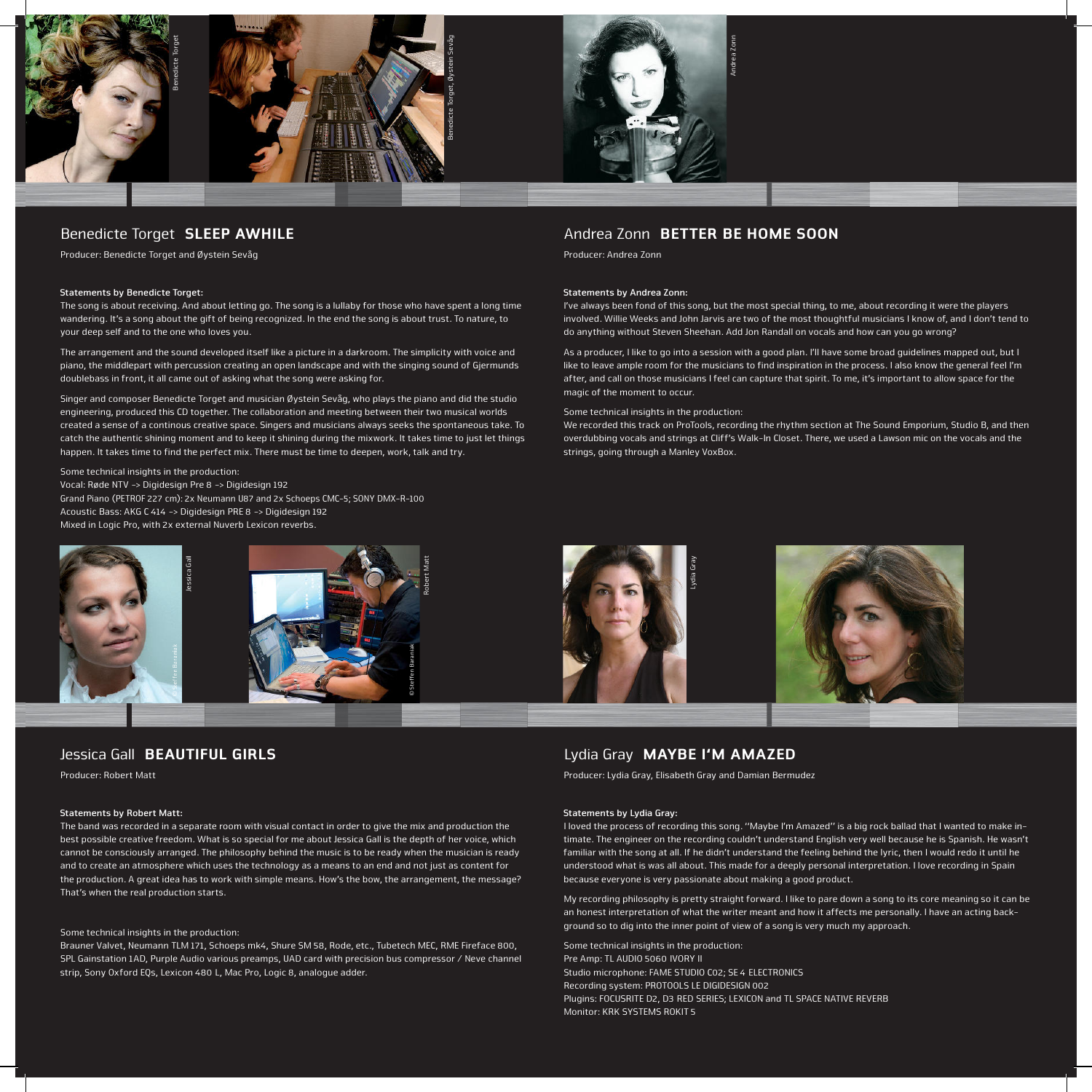

### Karen Selig SUMMER MOOD

Producer: Jochen Schild

#### **Statements by Jochen Schild:**

In the production of the album "By the way" by Karen Selig my main priority was to convey the naturalness and personality of the artist in the best way possible. The actual concept and idea behind this production was to capture moments and allow oneself the freedom to just go with the flow without feeling pressurised to conform to a particular musical style. In particular, the aim was to maintain 100% of the dynamism of the respective instrumentalist and the expression and feeling in Karen's voice. In keeping with the motto "less is more", the song "Summer Mood" was recorded with just an acoustic guitar, a double bass, some percussion and a ukulele in combination with Karen's clear voice to make the sun shine.

#### Some technical insights in the production:

Vocals: BRAUNER VM1 tube mic; MindPrint EN-VOICE MK 2 (tube recording Preamp) Guitar/ukulele/double bass/percussion: Neumann KM 184 condensor mic; Neumann U 87; MindPrint DTC (2 channel high-end channel strip)

Recording/mix: RME Fireface 800 (audio interface); Apple Logic 8 speakers: Bowers & Wilkins Nautilus 800d

### Eliksir EARTHLY THINGS

Producer: Øystein Sevåg

#### **Statements by Øystein Sevåg:**

This was a quite "live" recording in the studio, all musicians playing simultaneously. We found the right mood for this recording in the late evening.

When asked regarding production philosophy I would say use the right microphones to the right instruments in stead of a lot of equalizing and processing. Make sure the musical arrangements are efficient and not to crowded. That makes the mixing process easy. In general, solve sound problems at the earliest possible stage in the process of making an album. Sound is very much influenced by how musicians play their instruments. Therefore try to establish as much sound identity as possible with the musicians and their instruments, before using the buttons.

#### Some technical insights in the production:

Recorded in Protools; Vocal: Mojave MA 200 -> Digidesign Pre 8 -> Digidesign 192 Grand Piano: 2x U87 and 2xSchoeps CMC-5 Bass direct via 2610; Electric guitar via amp and AT61 Drums: AudioTechnica mics at4033, at25; Recorded thru the SONY DMX-R-100 Mixed in Logic, with 2x Nuverb Lexicon reverbs.



## Corrinne May FIVE LOAVES AND TWO FISHES

Producer: Corrinne May and Kavin Hoo

#### **Statements by Kavin Hoo:**

Corrinne is the consummate artist. She has impeccable timing, rhythm and vocal control. One thing our vocal coach and I noticed is that Corrinne seems to sing better when singing down the entire song rather than doing multiple punch-ins. So we recorded her Nashville style, whereby we recorded 4 or 5 passes of the song, and then listened down to see which phrases needed more oomphs or variations. More often than not, we ended up using the very first take. The general recording philosophy is to never fix things in the mix. If a song is recorded right, it will sound right with pretty much just the faders all up. I love working with a good recording engineer who takes the proper care in mic placement and pairing the right mics with the right mic pres on the right instruments.

#### Some technical insights in the production:

Neumann U89, U47, U67, KM84, KM184, Sennheiser 421, Telefunken 250, 251, Avalon VT737SP, Urei LA2A, 1176. Brent Averill Vintage API, Neve 1066, 1073, Vintage API mixing board circa 1977. Pro Tools HD Accel 3, Lexicon PCM80, various plugins including Waves SSL & Diamond, Roger Nichols Dynamizer, Digidesign Reel Tape Suite, McDSP.

### Sandra MacBeth **8BALL**

Producer: Felix M. von Racknitz, Sandra MacBeth and Gibbs Platen

#### **Statements by Gibbs Platen:**

Originally my activity as a co-producer was solely to mix the album. After 2 days of mixing our producer had to leave us for 2 days. So Sandra and I decided to re-record some vocals. Then for 2 days and mainly nights we re-recorded almost all the vocals.

It was great to work with Sandra as she really is an exceptional artist. We were not held back in any way and so we were able to concentrate on fine-tuning the interpretation.

### Some technical insights in the production:

We were both against using Autotune. Firstly, because it destroys the sound and secondly, because it isn't really honest. The technology used was a Horch microphone and a Siemens V 276 amp. We used Nuendo for the recording.